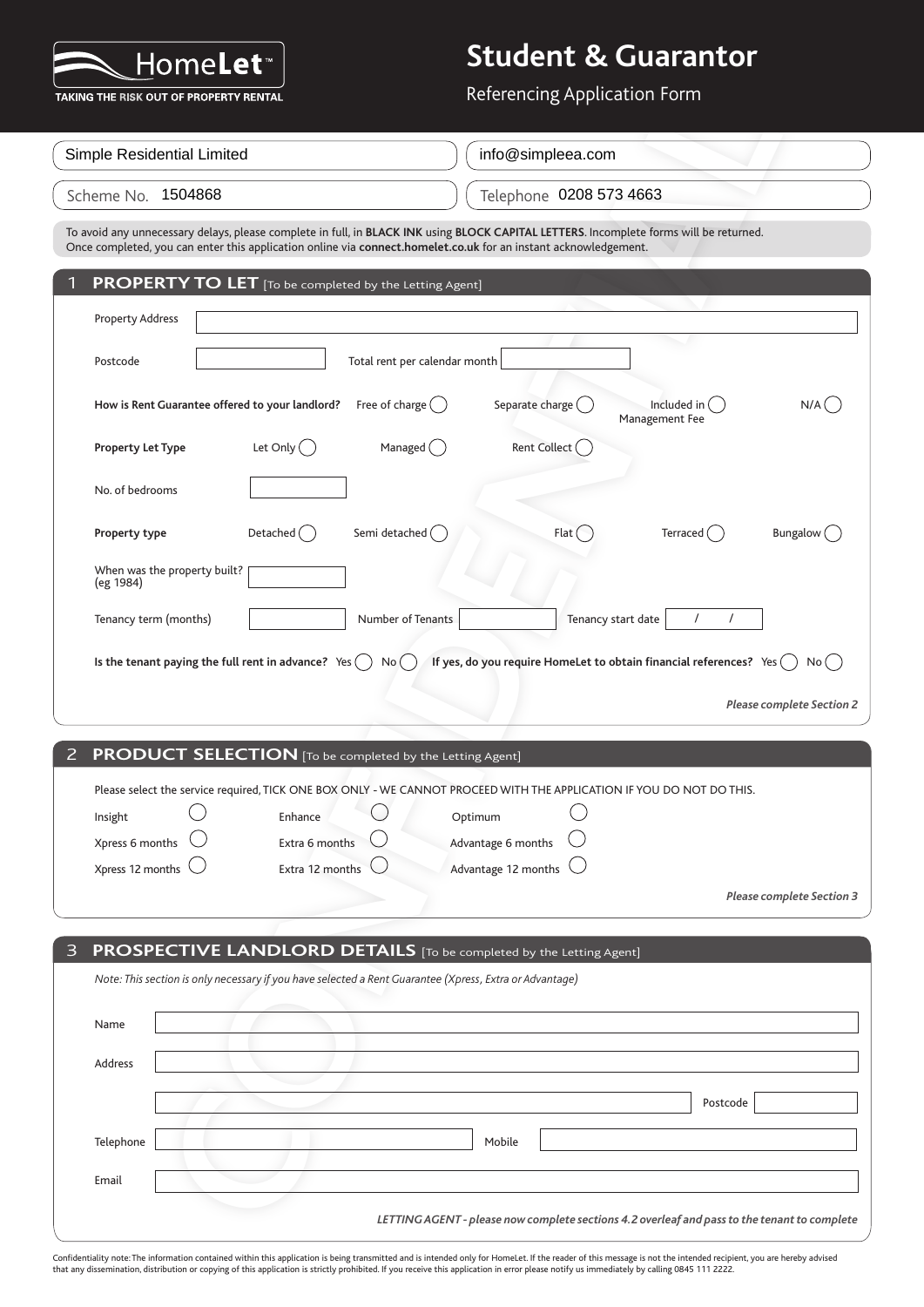

#### Referencing Application Form

| Scheme No. 1504868        |                                                                                                                                                                                              |                          |                      | Telephone 0208 573 4663                 |                                                                                                                                                                                                                                                                                                                            |  |
|---------------------------|----------------------------------------------------------------------------------------------------------------------------------------------------------------------------------------------|--------------------------|----------------------|-----------------------------------------|----------------------------------------------------------------------------------------------------------------------------------------------------------------------------------------------------------------------------------------------------------------------------------------------------------------------------|--|
|                           | YOUR PERSONAL DETAILS [To be completed by the Tenant]                                                                                                                                        |                          |                      |                                         |                                                                                                                                                                                                                                                                                                                            |  |
| Title:<br>Mr              | Miss $( )$<br>Mrs $($ )                                                                                                                                                                      | Other                    |                      |                                         |                                                                                                                                                                                                                                                                                                                            |  |
| First name                |                                                                                                                                                                                              |                          | Middle name          |                                         |                                                                                                                                                                                                                                                                                                                            |  |
| Last name                 |                                                                                                                                                                                              |                          |                      |                                         |                                                                                                                                                                                                                                                                                                                            |  |
| Email                     |                                                                                                                                                                                              |                          |                      |                                         |                                                                                                                                                                                                                                                                                                                            |  |
|                           | <b>4.2 WHAT IS THE TENANT'S SHARE OF RENT</b>                                                                                                                                                |                          |                      |                                         | [To be completed by the Agent]                                                                                                                                                                                                                                                                                             |  |
| Other names               |                                                                                                                                                                                              |                          |                      |                                         |                                                                                                                                                                                                                                                                                                                            |  |
| Date of birth             | $\prime$<br>$\prime$                                                                                                                                                                         |                          |                      |                                         |                                                                                                                                                                                                                                                                                                                            |  |
| <b>Residential Status</b> | Property owner ()                                                                                                                                                                            | Council tenant $\bigcap$ | Private tenant $( )$ | Living with friends/relatives $\bigcap$ |                                                                                                                                                                                                                                                                                                                            |  |
| Your<br>Telephone         |                                                                                                                                                                                              |                          | Your<br>Mobile       |                                         |                                                                                                                                                                                                                                                                                                                            |  |
|                           | Bank / building society details: please provide the details of your current account                                                                                                          |                          |                      |                                         |                                                                                                                                                                                                                                                                                                                            |  |
|                           |                                                                                                                                                                                              |                          |                      |                                         |                                                                                                                                                                                                                                                                                                                            |  |
| Account holder(s)         |                                                                                                                                                                                              |                          | Bank name            |                                         |                                                                                                                                                                                                                                                                                                                            |  |
| Bank Account no.          |                                                                                                                                                                                              |                          | Sort code            |                                         |                                                                                                                                                                                                                                                                                                                            |  |
|                           | <b>IMPORTANT - ADVERSE CREDIT HISTORY</b>                                                                                                                                                    |                          |                      |                                         |                                                                                                                                                                                                                                                                                                                            |  |
|                           | Do you have any County Court Judgements, Court Decrees, Bankruptcy, Administration Orders,<br>Individual Voluntary Arrangements, or any other adverse credit history whether settled or not? |                          |                      | NO                                      | YES $( )$                                                                                                                                                                                                                                                                                                                  |  |
|                           |                                                                                                                                                                                              |                          |                      |                                         | If YES, please detail on a separate sheet. Please note that failure to disclose information relating to adverse credit history may result in your application being declined.                                                                                                                                              |  |
|                           | <b>YOUR ADDRESS</b> [To be completed by the Tenant]                                                                                                                                          |                          |                      |                                         |                                                                                                                                                                                                                                                                                                                            |  |
| Current<br>Address        |                                                                                                                                                                                              |                          |                      |                                         |                                                                                                                                                                                                                                                                                                                            |  |
|                           |                                                                                                                                                                                              |                          |                      |                                         | Postcode                                                                                                                                                                                                                                                                                                                   |  |
| Period at Address         | Years                                                                                                                                                                                        |                          | Months               |                                         |                                                                                                                                                                                                                                                                                                                            |  |
|                           |                                                                                                                                                                                              |                          |                      |                                         | We require three years worth of your address history. If you have lived at this address for more than three years, please move to section 6. If you have been<br>there for less than three years, please provide your previous address below. If necessary, please provide details of other addresses on a separate sheet. |  |
| Previous<br>Address       |                                                                                                                                                                                              |                          |                      |                                         |                                                                                                                                                                                                                                                                                                                            |  |
|                           |                                                                                                                                                                                              |                          |                      |                                         | Postcode                                                                                                                                                                                                                                                                                                                   |  |
| Postcode                  |                                                                                                                                                                                              | Period at Address        |                      | Years                                   | Months                                                                                                                                                                                                                                                                                                                     |  |
|                           |                                                                                                                                                                                              |                          |                      |                                         | Please complete section 6                                                                                                                                                                                                                                                                                                  |  |
|                           |                                                                                                                                                                                              |                          |                      |                                         |                                                                                                                                                                                                                                                                                                                            |  |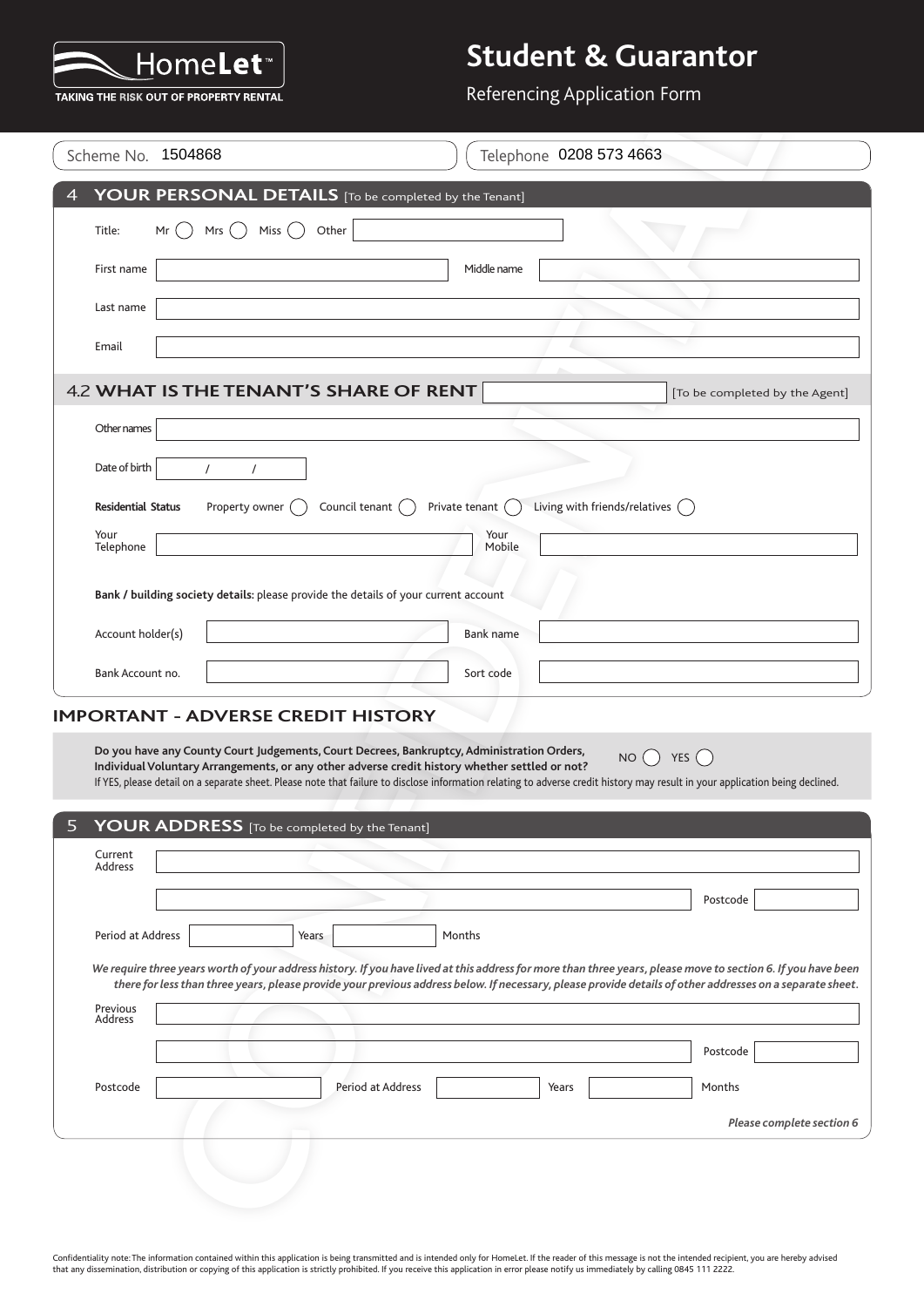

Referencing Application Form

|                                 | Scheme No. 1504868                                                                    | Telephone 0208 573 4663                                                                                                        |
|---------------------------------|---------------------------------------------------------------------------------------|--------------------------------------------------------------------------------------------------------------------------------|
|                                 |                                                                                       | YOUR CURRENT LETTING AGENT/LANDLORD/MANAGING AGENT [To be completed by the Tenant]                                             |
|                                 | If you are not a private tenant, please move to section 7.                            |                                                                                                                                |
|                                 |                                                                                       | If you are a private tenant please provide the details of the letting agent/ landlord/ managing agent of your current address. |
| Name                            |                                                                                       |                                                                                                                                |
| Address                         |                                                                                       |                                                                                                                                |
|                                 |                                                                                       | Postcode                                                                                                                       |
| Telephone                       |                                                                                       | <b>Evening Telephone</b>                                                                                                       |
| Email                           |                                                                                       | Fax                                                                                                                            |
|                                 |                                                                                       | Please complete section 7                                                                                                      |
|                                 | ADDITIONAL INFORMATION [To be completed by the Tenant]                                |                                                                                                                                |
| Are you a smoker?               | YES<br><b>NO</b><br>Names and ages of any children who will be occupying the property | Do you have any pets? $YES$<br><b>NO</b>                                                                                       |
|                                 |                                                                                       |                                                                                                                                |
| National<br>Insurance<br>Number |                                                                                       | Nationality                                                                                                                    |
| Passport<br>Number              |                                                                                       |                                                                                                                                |
|                                 | Your next of kin (this should NOT be your spouse):                                    |                                                                                                                                |
|                                 |                                                                                       |                                                                                                                                |
| Name                            |                                                                                       |                                                                                                                                |
| Address                         |                                                                                       |                                                                                                                                |
|                                 |                                                                                       | Postcode                                                                                                                       |
| Telephone                       |                                                                                       | Relationship                                                                                                                   |
|                                 | Additional information                                                                |                                                                                                                                |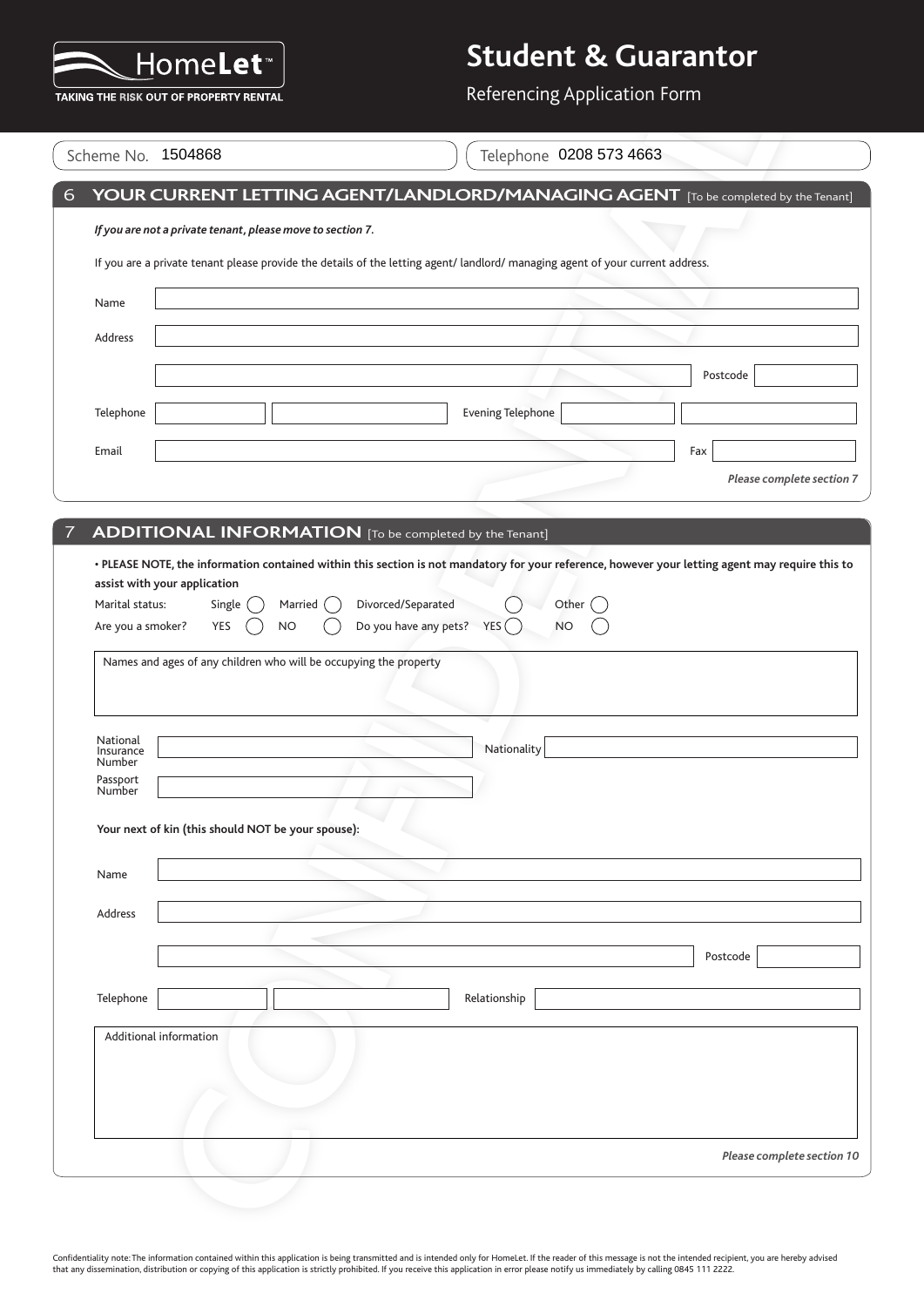

Referencing Application Form

Scheme No. 1504868

Telephone 0208 573 4663

#### **8 ABOUT YOUR REFERENCE** [To be completed by the Tenant]

Your reference will be completed by HomeLet on behalf of your letting agent. HomeLet is part of the Barbon Insurance Group Limited and for the purposes of this application, Barbon is the Data Controller as defined in the Data Protection Act 1998 (the "Act")

In order to complete your application, HomeLet will consult with a number of sources to verify the information, including a licensed credit reference agency. As a result of the information received:

- HomeLet may pass on any information supplied to your landlord and/or letting agent, including the results of any linked verification checks.
- n By consulting with a credit reference agency, HomeLet will share your information with them and the agency may record the results of this search. This search may show how you conduct payments with other organisations. From time to time, this information may also be used for debt tracing and fraud prevention. You may request the name and address of the Credit Reference agency HomeLet use and you may also apply for a copy of the information they provided to HomeLet.
- n If you default on your rental payments, HomeLet may record this on a centrally held database of defaulting tenants, and that such a default could affect any future application for tenancies, credit, and/or insurance.
- HomeLet may use debt collection agencies or tracing agents to trace your whereabouts and recover any monies owed to HomeLet.

Information may be sent to you and your nominated referees by email. This information will only be sufficient enough to identify you and it won't be excessive; however you should be aware that information sent via electronic means can't be guaranteed to be secure. The provisions of Section 17 of the Housing Act 1996 will apply to this application. If any information within this application is found to be untrue it will be grounds to terminate the tenancy agreement

**PLEASE READ AND COMPLETE THE FOLLOWING STATEMENTS CAREFULLY – IT'S IMPORTANT THAT YOU PROVIDE YOUR CONSENT FOR THE CHECKS BY MARKING THE BOXES NEXT TO THE TEXT AND THEN SIGNING AND DATING BELOW.**

**YES**  $\bigcirc$  I confirm that the information provided in this application form is true to the best of my knowledge, and I'm happy with the checks which HomeLet will complete as detailed above. These results may be accessed again if I apply for a tenancy in the future.

**YES**  $\binom{1}{2}$  I'm happy for HomeLet to contact my referees *(including those outside the EEA)*, with personal information which has been provided in this form to allow them to verify the information about my earnings, dates of employment and previous tenancy term.

**I**f you'd like to find out more about any of the information sources we access to complete your application, please visit www.homelet.co.uk/ref-info.

Signed

Full name Date

For a more transfer of the control of the second of the second of the second of the second of the second of the second of the second of the second of the second of the second of the second of the second of the second of th Following the completion of your reference, HomeLet or other Barbon Group Companies may contact you by phone or post to let you know about additional services we can offer which may be of interest to you. These services could help protect your liability as a tenant as well as your personal contents. If you don't want us to contact you, please tick this box  $\Box$ . We'll never pass your details on to a third party unless we ask for your express permission. If you'd like to unsubscribe from any services at any time, then please contact HomeLet on unsubscribe@homelet.co.uk

HomeLet and other Barbon Group companies would like to contact you occasionally by email or SMS with exclusive offers, together with other information from selected third parties about products and services which could benefit you as a tenant. If you're happy to receive such information, please tick this box ...

HomeLet is a trading name of Barbon Insurance Group Limited which is authorised and regulated by the Financial Conduct Authority for insurance mediation. Registered in England number 3135797. Registered office address: Hestia House, Edgewest Road, Lincoln, LN6 7EL

Confidentiality note: The information contained within this application is being transmitted and is intended only for HomeLet. If the reader of this message is not the intended recipient, you are hereby advised that any dissemination, distribution or copying of this application is strictly prohibited. If you receive this application in error please notify us immediately by calling 0845 111 2222.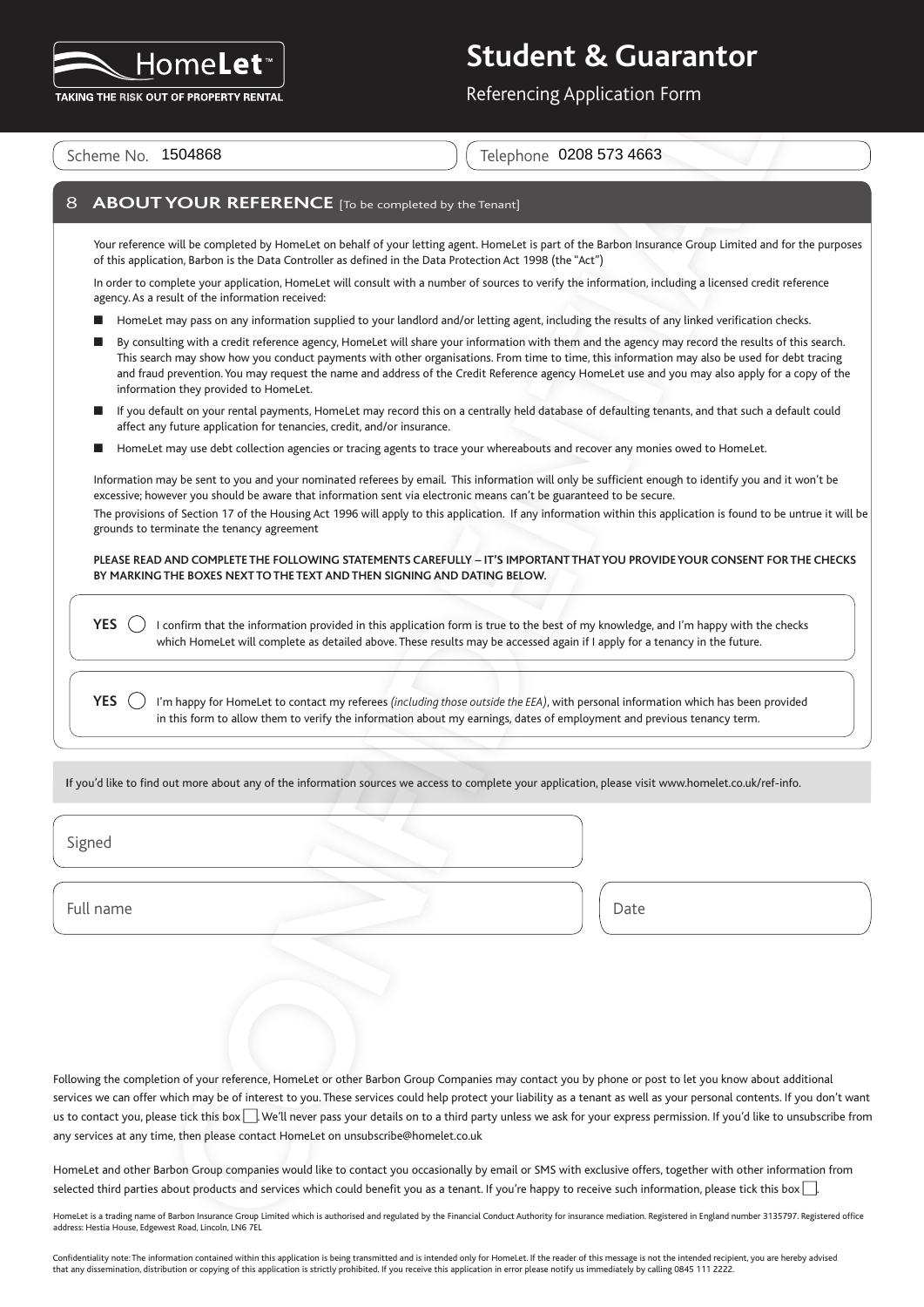

#### Referencing Application Form

|                           | Scheme No. 1504868                                                                                                                                                                                                                                                                                                          |                   |                  | Telephone 0208 573 4663      |                            |
|---------------------------|-----------------------------------------------------------------------------------------------------------------------------------------------------------------------------------------------------------------------------------------------------------------------------------------------------------------------------|-------------------|------------------|------------------------------|----------------------------|
|                           | YOUR PERSONAL DETAILS [To be completed by the Guarantor]                                                                                                                                                                                                                                                                    |                   |                  |                              |                            |
| Title:                    | Mrs $($ )<br>Miss<br>Mr                                                                                                                                                                                                                                                                                                     | Other             |                  |                              |                            |
| First name                |                                                                                                                                                                                                                                                                                                                             |                   | Middle name      |                              |                            |
| Last name                 |                                                                                                                                                                                                                                                                                                                             |                   |                  |                              |                            |
| Email                     |                                                                                                                                                                                                                                                                                                                             |                   |                  |                              |                            |
| Other names               |                                                                                                                                                                                                                                                                                                                             |                   |                  |                              |                            |
| Date of birth             | $\prime$<br>$\prime$                                                                                                                                                                                                                                                                                                        |                   |                  |                              |                            |
| <b>Employment status</b>  | Employed (                                                                                                                                                                                                                                                                                                                  | Self-employed ()  | Retired          | Independent means $\bigcirc$ | On contract $($            |
| Total gross annual income |                                                                                                                                                                                                                                                                                                                             |                   |                  |                              |                            |
| Your<br>Telephone         |                                                                                                                                                                                                                                                                                                                             |                   | Your<br>Mobile   |                              |                            |
|                           | Bank / building society details: please provide the details of your current account                                                                                                                                                                                                                                         |                   |                  |                              |                            |
|                           |                                                                                                                                                                                                                                                                                                                             |                   |                  |                              |                            |
| Account holder(s)         |                                                                                                                                                                                                                                                                                                                             |                   | <b>Bank name</b> |                              |                            |
| Bank Account no.          |                                                                                                                                                                                                                                                                                                                             |                   | Sort code        |                              |                            |
|                           | <b>IMPORTANT - ADVERSE CREDIT HISTORY</b>                                                                                                                                                                                                                                                                                   |                   |                  |                              |                            |
|                           | Do you have any County Court Judgements, Court Decrees, Bankruptcy, Administration Orders,<br>Individual Voluntary Arrangements, or any other adverse credit history whether settled or not?                                                                                                                                |                   |                  | NO()                         | YES $($                    |
|                           | If YES, please detail on a separate sheet. Please note that failure to disclose information relating to adverse credit history may result in your application being declined.                                                                                                                                               |                   |                  |                              |                            |
|                           |                                                                                                                                                                                                                                                                                                                             |                   |                  |                              |                            |
|                           | YOUR ADDRESS [To be completed by the Guarantor]                                                                                                                                                                                                                                                                             |                   |                  |                              |                            |
| Current<br>Address        |                                                                                                                                                                                                                                                                                                                             |                   |                  |                              |                            |
|                           |                                                                                                                                                                                                                                                                                                                             |                   |                  |                              | Postcode                   |
| 10<br>Period at Address   |                                                                                                                                                                                                                                                                                                                             | Years             | Months           |                              |                            |
|                           | We require three years worth of your address history. If you have lived at this address for more than three years, please move to section 11. If you have been<br>there for less than three years, please provide your previous address below. If necessary, please provide details of other addresses on a separate sheet. |                   |                  |                              |                            |
| Previous<br>Address       |                                                                                                                                                                                                                                                                                                                             |                   |                  |                              |                            |
|                           |                                                                                                                                                                                                                                                                                                                             |                   |                  |                              | Postcode                   |
| Postcode                  |                                                                                                                                                                                                                                                                                                                             | Period at Address |                  | Years                        | Months                     |
|                           |                                                                                                                                                                                                                                                                                                                             |                   |                  |                              | Please complete section 11 |

| Current<br>Address<br>Postcode<br>Period at Address<br>Months<br>Years<br>We require three years worth of your address history. If you have lived at this address for more than three years, please move to section 11. If you have been<br>there for less than three years, please provide your previous address below. If necessary, please provide details of other addresses on a separate sheet.<br>Previous<br>Address<br>Postcode<br>Postcode<br>Period at Address<br>Months<br>Years | 10 YOUR ADDRESS [To be completed by the Guarantor] |                            |
|----------------------------------------------------------------------------------------------------------------------------------------------------------------------------------------------------------------------------------------------------------------------------------------------------------------------------------------------------------------------------------------------------------------------------------------------------------------------------------------------|----------------------------------------------------|----------------------------|
|                                                                                                                                                                                                                                                                                                                                                                                                                                                                                              |                                                    |                            |
|                                                                                                                                                                                                                                                                                                                                                                                                                                                                                              |                                                    |                            |
|                                                                                                                                                                                                                                                                                                                                                                                                                                                                                              |                                                    |                            |
|                                                                                                                                                                                                                                                                                                                                                                                                                                                                                              |                                                    |                            |
|                                                                                                                                                                                                                                                                                                                                                                                                                                                                                              |                                                    |                            |
|                                                                                                                                                                                                                                                                                                                                                                                                                                                                                              |                                                    |                            |
|                                                                                                                                                                                                                                                                                                                                                                                                                                                                                              |                                                    |                            |
|                                                                                                                                                                                                                                                                                                                                                                                                                                                                                              |                                                    | Please complete section 11 |
|                                                                                                                                                                                                                                                                                                                                                                                                                                                                                              |                                                    |                            |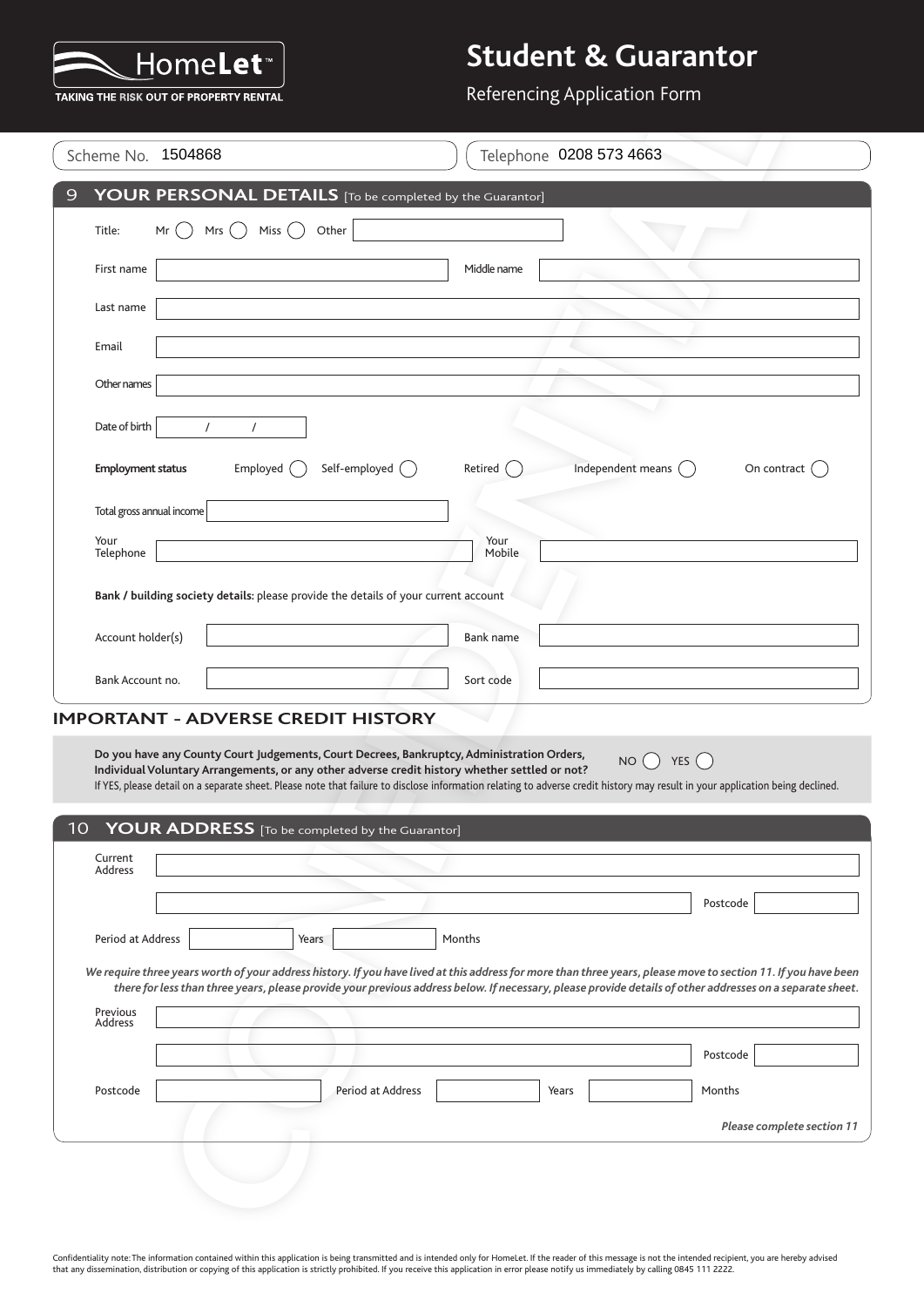

Referencing Application Form

|                      | Scheme No. 1504868                       |                                                                                                      | Telephone 0208 573 4663                                                                                                                                                                                                                             |                                                                               |
|----------------------|------------------------------------------|------------------------------------------------------------------------------------------------------|-----------------------------------------------------------------------------------------------------------------------------------------------------------------------------------------------------------------------------------------------------|-------------------------------------------------------------------------------|
|                      |                                          |                                                                                                      | 11 YOUR FINANCIAL INFORMATION [To be completed by the Guarantor]                                                                                                                                                                                    |                                                                               |
| Current Employer ()  | Pension Administrator                    | income will prevent us from contacting your referee and will delay your application.<br>Accountant ( | Please tell us about your earnings and provide the details of a financial referee below (please tick one). Failure to provide your gross annual<br>Self employed (SA302 / SA100) (                                                                  | Benefit/other                                                                 |
| Company<br>Name      |                                          |                                                                                                      |                                                                                                                                                                                                                                                     |                                                                               |
| Address              |                                          |                                                                                                      |                                                                                                                                                                                                                                                     |                                                                               |
|                      |                                          |                                                                                                      |                                                                                                                                                                                                                                                     | Postcode                                                                      |
| Contact<br>Name      |                                          |                                                                                                      | Position                                                                                                                                                                                                                                            |                                                                               |
| Telephone            |                                          |                                                                                                      | Fax                                                                                                                                                                                                                                                 |                                                                               |
| Email                |                                          |                                                                                                      | Providing an email address or fax number could result in a QUICKER RESPONSE<br>from your referee.                                                                                                                                                   |                                                                               |
| Your position        |                                          |                                                                                                      |                                                                                                                                                                                                                                                     |                                                                               |
|                      | Is this position: Permanent              | Contract (<br><b>Contract Terms</b>                                                                  | Months                                                                                                                                                                                                                                              | Hours per week                                                                |
|                      | Payroll/Service/Pension number:          |                                                                                                      |                                                                                                                                                                                                                                                     |                                                                               |
|                      | Gross Salary/Pension/Drawings per annum: |                                                                                                      |                                                                                                                                                                                                                                                     | If self employed please indicate your<br>average earnings in the last 2 years |
| <b>Start Date</b>    |                                          | End Date (if applicable)                                                                             |                                                                                                                                                                                                                                                     |                                                                               |
|                      |                                          |                                                                                                      | Do you have a second job, or additional pension? IF YES, please enter the details in section 12                                                                                                                                                     |                                                                               |
|                      |                                          |                                                                                                      | Will your employment change before the proposed tenancy starts? IF YES, please go to section 12                                                                                                                                                     |                                                                               |
|                      |                                          |                                                                                                      |                                                                                                                                                                                                                                                     |                                                                               |
| Future employer ()   | Second employer ()                       | Pension administrator $\bigcap$                                                                      | 12 ADDITIONAL FINANCIAL INFORMATION [To be completed by the Guarantor]<br>If you are changing to new employment, have a second job or another source of income. please provide details in this section.<br>Accountant $\bigcap$<br>Self employed () | Benefit/other                                                                 |
| Company<br>Name      |                                          |                                                                                                      |                                                                                                                                                                                                                                                     |                                                                               |
| Contact<br>Address   |                                          |                                                                                                      |                                                                                                                                                                                                                                                     |                                                                               |
|                      |                                          |                                                                                                      |                                                                                                                                                                                                                                                     | Postcode                                                                      |
| Contact<br>Name      |                                          |                                                                                                      | Position                                                                                                                                                                                                                                            |                                                                               |
| Telephone            |                                          |                                                                                                      | Fax                                                                                                                                                                                                                                                 |                                                                               |
| Email                |                                          |                                                                                                      | Providing an email address or fax number could result in a QUICKER RESPONSE                                                                                                                                                                         |                                                                               |
| <b>Your Position</b> |                                          |                                                                                                      | from your referee.                                                                                                                                                                                                                                  | IF NO, please go to section 13                                                |
|                      | Is this position: Permanent              | <b>Contract Terms</b><br>Contract (                                                                  | Months                                                                                                                                                                                                                                              | Hours per week                                                                |
|                      | Payroll/Service/Pension number:          |                                                                                                      |                                                                                                                                                                                                                                                     |                                                                               |
|                      | Gross Salary/Pension/Drawings per annum: |                                                                                                      |                                                                                                                                                                                                                                                     | If self-employed please include your<br>average earnings in the last 2 years  |

Confidentiality note: The information contained within this application is being transmitted and is intended only for HomeLet. If the reader of this message is not the intended recipient, you are hereby advised<br>that any di